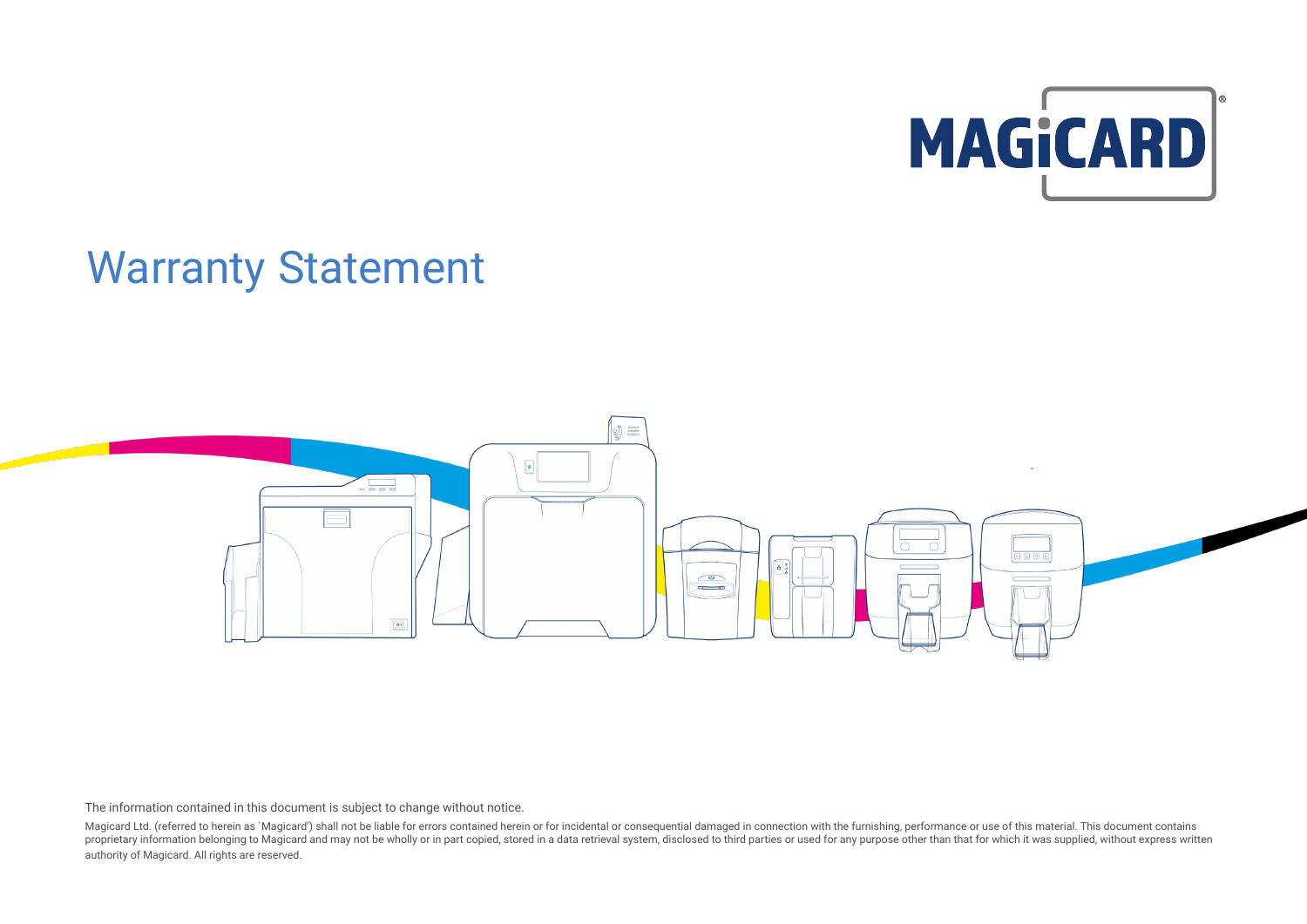## Warranty Comparison

|                                                   | $\begin{array}{ c c }\hline \textbf{2.7} & \textbf{3.1} \\ \hline \textbf{1.1} & \textbf{2.1} \\ \textbf{2.1} & \textbf{3.1} \\ \textbf{2.1} & \textbf{4.1} \\ \textbf{3.1} & \textbf{5.1} \\ \hline \end{array}$<br>3 <sup>3</sup><br><b>MAGICOVER</b><br>Limited<br>warranty |           | <b>MAGICOVER</b><br><b>NEO</b> |                      | <b>MAGICOVER</b>  |                       |                        | 3 <sub>mass</sub> |               |
|---------------------------------------------------|--------------------------------------------------------------------------------------------------------------------------------------------------------------------------------------------------------------------------------------------------------------------------------|-----------|--------------------------------|----------------------|-------------------|-----------------------|------------------------|-------------------|---------------|
|                                                   | <b>Pronto</b>                                                                                                                                                                                                                                                                  | Pronto100 | <b>Magicard</b><br>300         | 100<br><b>NEO</b>    | 360<br><b>NEO</b> | Rio Pro 360           | <b>Magicard</b><br>600 | Prima 8           | <b>Ultima</b> |
| 2 <sup>1</sup> Year Limited <sup>2</sup> Warranty |                                                                                                                                                                                                                                                                                |           |                                |                      |                   |                       |                        |                   |               |
| 3 Year Limited <sup>2</sup> Warranty              |                                                                                                                                                                                                                                                                                |           |                                |                      |                   |                       |                        |                   |               |
| 6 Week replacement window                         |                                                                                                                                                                                                                                                                                |           |                                |                      |                   |                       |                        |                   |               |
| Free Loan Printer/Hot Swap                        |                                                                                                                                                                                                                                                                                |           |                                |                      |                   |                       |                        |                   |               |
| Free `no quibble' 3-Year<br>printhead replacement |                                                                                                                                                                                                                                                                                |           |                                |                      |                   |                       |                        |                   |               |
| <b>Optional 1 Year Warranty</b><br>Extension      |                                                                                                                                                                                                                                                                                |           |                                |                      |                   |                       |                        |                   |               |
| Tech support accessed via<br>www.magicard.com     |                                                                                                                                                                                                                                                                                |           |                                |                      |                   |                       |                        |                   |               |
|                                                   | <b>MagiCover Limited Warranty</b>                                                                                                                                                                                                                                              |           |                                | <b>MagiCover NEO</b> |                   | <b>MagiCover Plus</b> |                        |                   |               |

1 Except India which receives a 1-Year limited warranty.<br><sup>2</sup> Covers poor workmanship, manufacturing defects and component failure – conditional with use of approved Magicard consumables and observance of correct routine ma

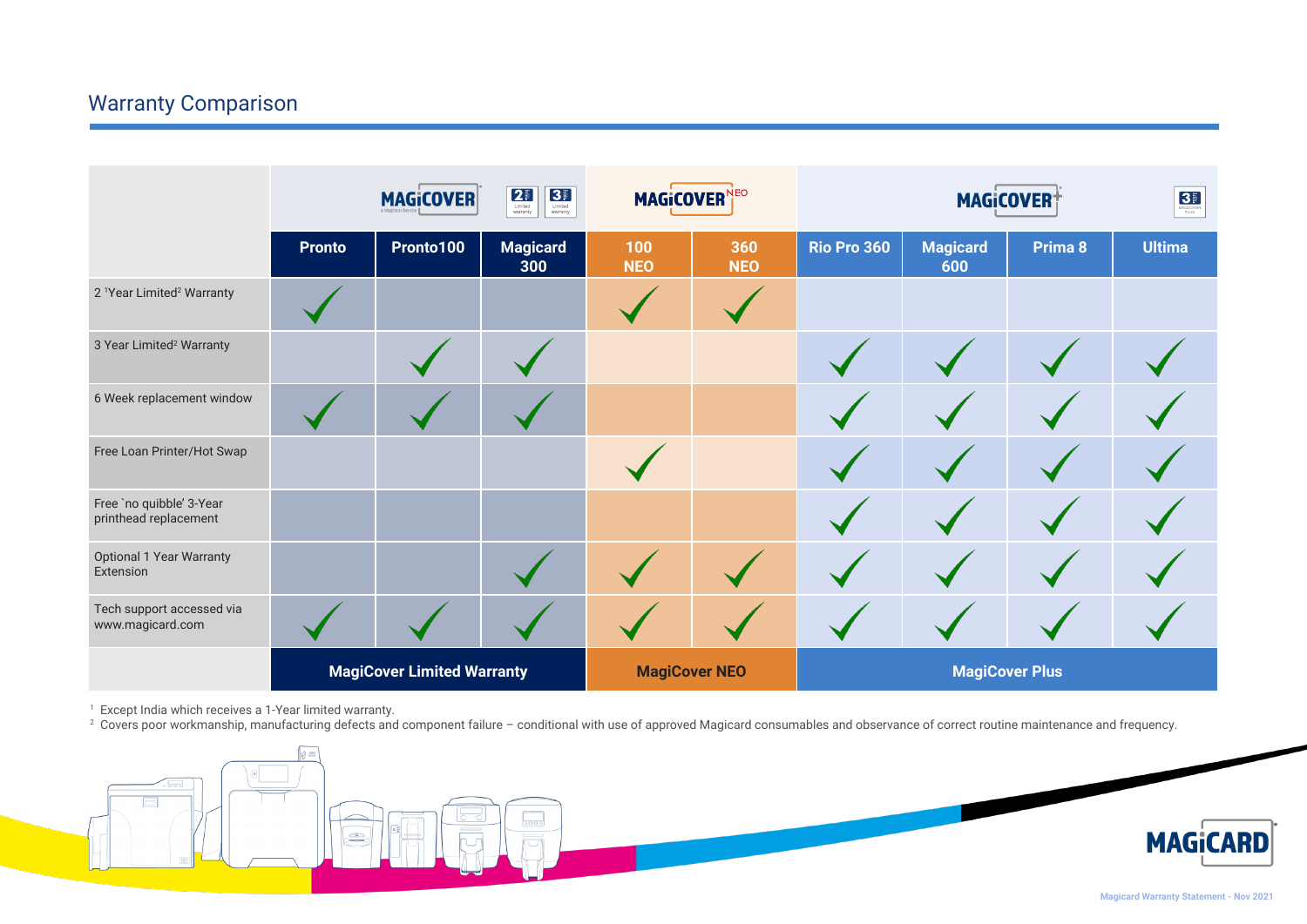### Procedure

In order to benefit from the warranty offered, the product must have been purchased from a Magicard "Certified Distributor" or "Certified Reseller" and the end user has registered their printer serial number via reg.magicard.com at time of purchase.

If the printer proves defective during the warranty period and before returning the product, make your claim to a Magicard partner in the country of original purchase, listed at magicard.com/partners. Magicard and its partners are not bound to repair, replace or make reimbursement for the Product if the Customer does not return the Product under the terms and procedures set forth herein.

The Magicard Certified dealer may first ask you to carry out certain simple checks to confirm the nature of the problem and if a return is appropriate, they will provide you with an RMA number (Return Material Authorisation) and instructions regarding how and where to return the printer or defective part.

The Magicard Certified dealer will repair or replace the defective parts at no charge to the customer. The customer must pay to return the printer to the Magicard Certified dealer who will in turn pay to return the repaired printer to the customer.

#### **Minimum cleaning frequency**

We recommend cleaning after each dye film change, but as a minimum, you will be prompted by your printer to perform a clean at the following intervals. The printer's counter is used as a reference.

|                                                       | <b>Pronto</b>      | Pronto100          | Rio Pro 360        | 100<br><b>NEO</b>  | 360<br><b>NEO</b>  |                    | Magicard 300   Magicard 600        | Prima 8                            | <b>Ultima</b>                      |
|-------------------------------------------------------|--------------------|--------------------|--------------------|--------------------|--------------------|--------------------|------------------------------------|------------------------------------|------------------------------------|
| <b>Minimum</b><br><b>Cleaning</b><br><b>Frequency</b> | Every<br>700 cards | Every<br>700 cards | Every<br>700 cards | Every<br>700 cards | Every<br>700 cards | Every<br>700 cards | <b>Every</b><br><b>1,000 cards</b> | <b>Every</b><br><b>1,000 cards</b> | <b>Every</b><br><b>1,000 cards</b> |

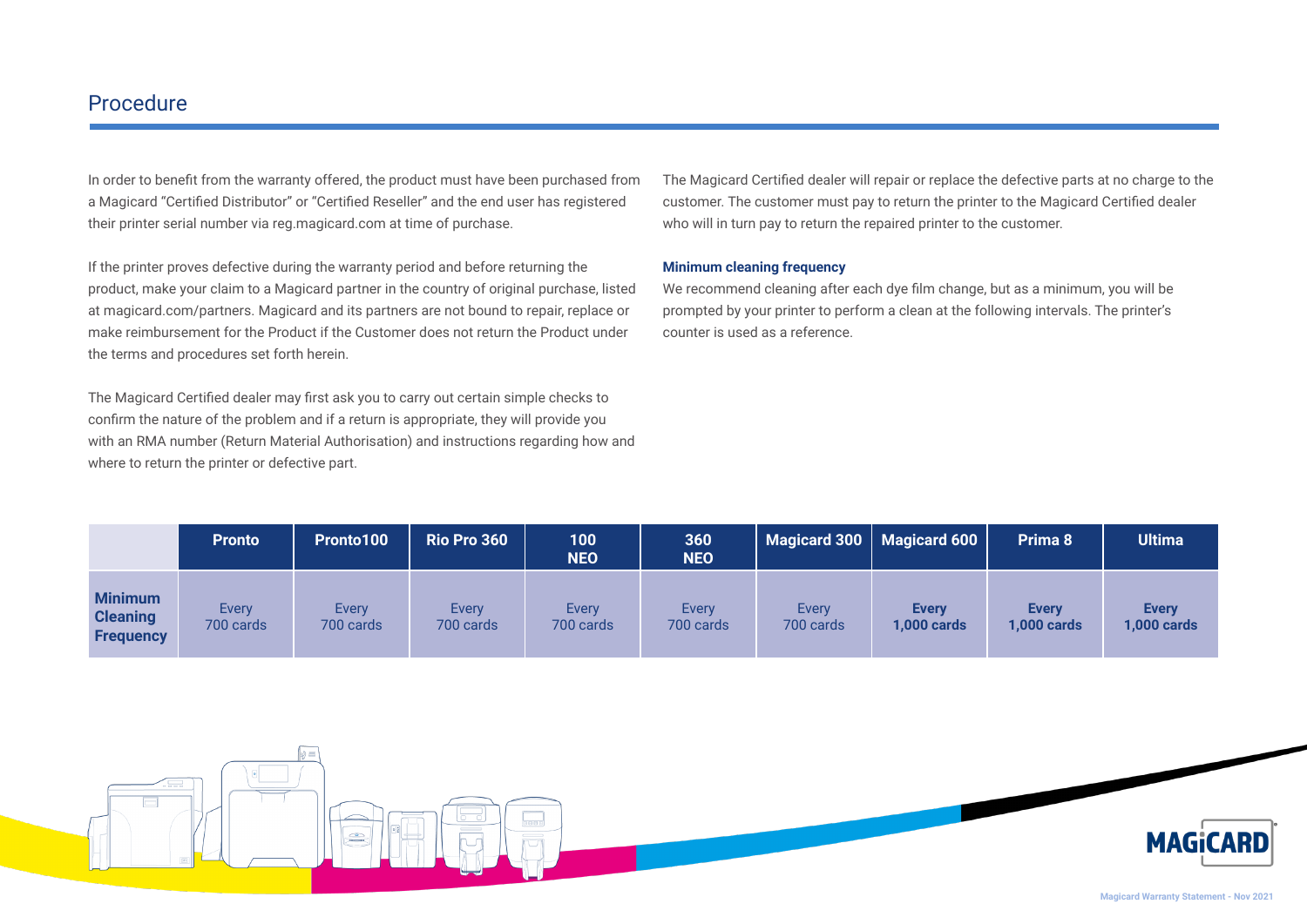Printers outside the warranty period may still be repaired at a cost to the customer. On receipt of the printer, Magicard will conduct an assessment to determine what work is required. This assessment is chargeable unless the repair quotation is accepted, in which case the charge is waived.

In the event that a non-warranty chargeable repair is required and agreed a quotation will be submitted to the customer for approval and payment prior to commencement of any work. Alternatively, a sales partner may offer a preferential trade-in opportunity for a newer model. Enquiries should be made with the appropriate authorised Magicard Certified dealer.

#### **Support and spares availability**

Magicard endeavours to provide technical support, repairs and spares for printers for a period of 5 years from last date of manufacture.

#### **Loaner printer**

Subject to the type of warranty, the Magicard Certified dealer can provide a loan printer on request as temporary replacement for a printer returned for repair. The Magicard Certified dealer will pay for the shipment of the loaner printer to the customer. The customer must pay to return the printer to the Magicard Certified dealer.